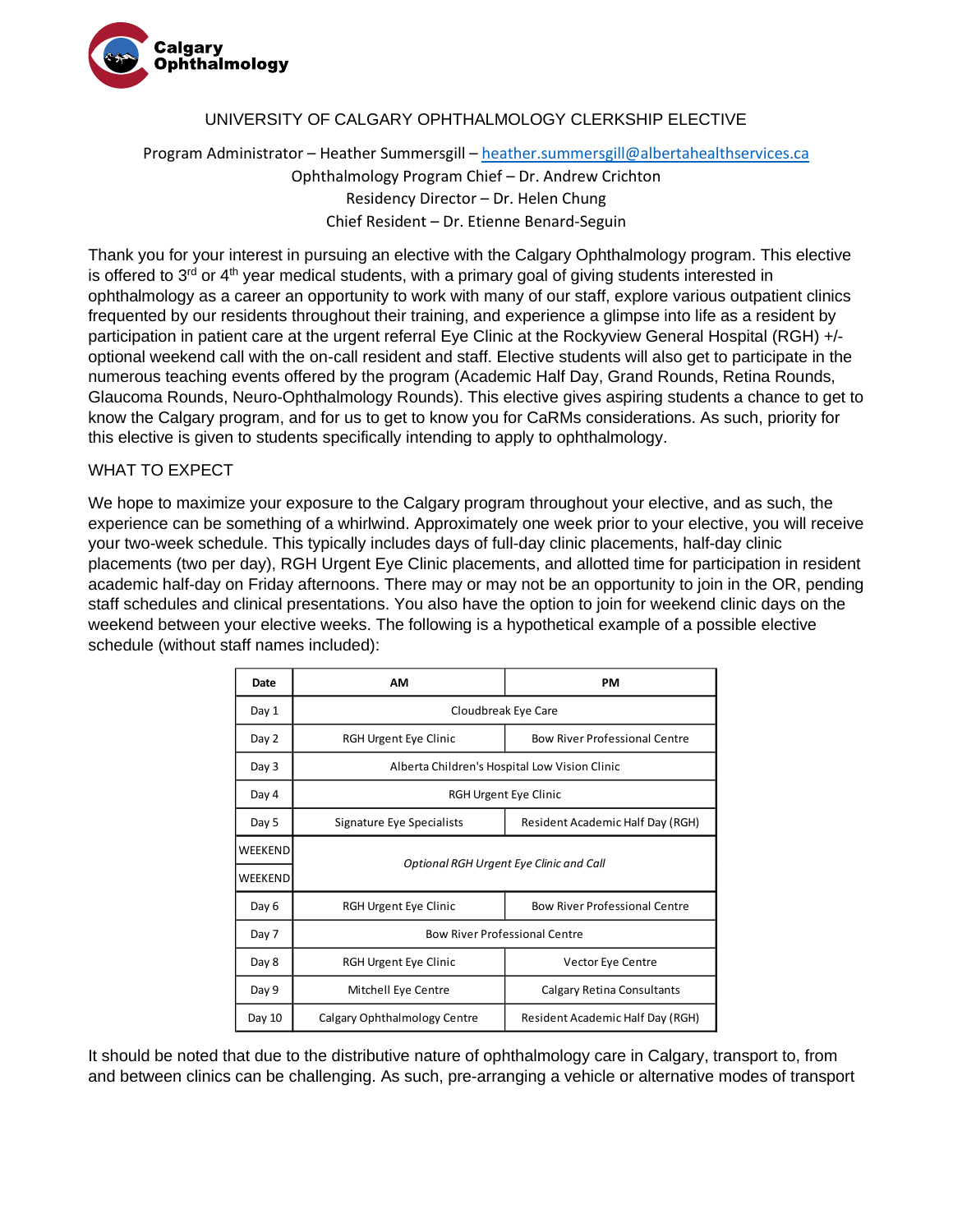between clinics will be helpful. Here is a non-exhaustive map of clinics which host ophthalmology residents and clerkship elective students:



You may work with a staff ophthalmologist once, twice, or multiple times throughout your elective. After completing your final scheduled clinic with any one staff, you will give them an evaluation form to complete on your behalf. The evaluation will comment on your basic ophthalmology knowledge, clinical skills/documentation, and attitude/professionalism. All evaluations will be returned to our undergraduate medical education director for compilation and consideration during CaRMs application evaluations\*. Acquiring a letter of reference can be difficult on the Calgary elective, as scheduling may limit your exposure to any one staff. Optional weekend clinics often give a chance to work with an attending multiple times, but you or the staff still may feel this time is inadequate for a strong recommendation.

\*Note: Due to the difficulties in obtaining visiting electives during the COVID-19 pandemic, we will not be considering electives during the CaRMs evaluation process and will not advantage students who have completed a Calgary elective.

## HOW TO PREPARE

To maximize the experience of this fast-paced elective, we strongly recommend clerks have the basic knowledge and clinical skills necessary for evaluation and management of ophthalmological patients. Specific high-yield topics to review include:

- Common lid lesions
- Red eye differential
- Glaucoma
- Common corneal abnormalities
- **Strabismus**
- Diabetic eye disease
- Retinal tears and detachments
- Ophthalmology documentation and clinic notes